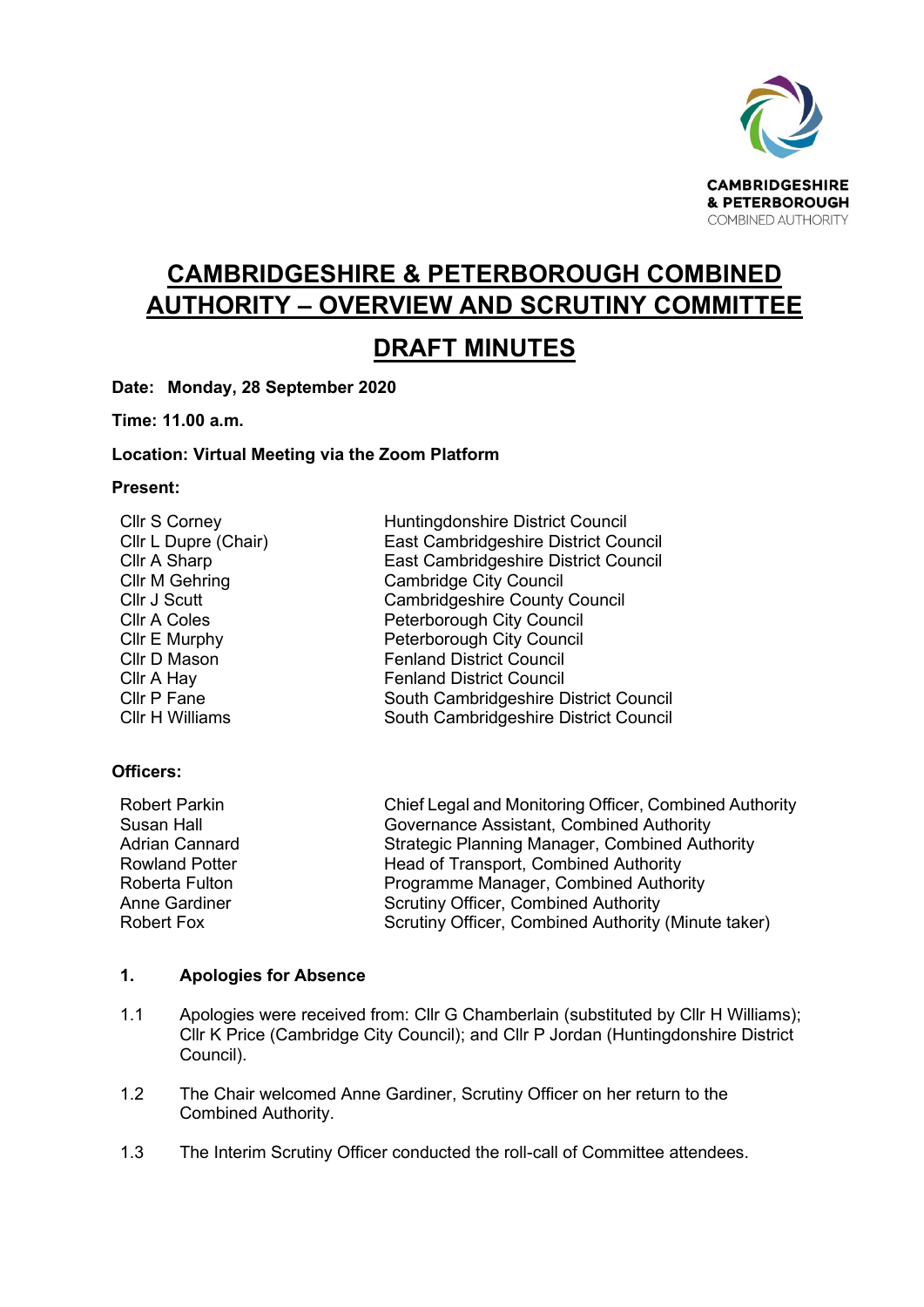# **2. Declarations of Interest**

2.1 Cllr Ed Murphy declared an interest on item 6 (Wisbech Rail Project Update) due to work he has conducted on behalf of ASLEF in the rail sector.

# **3. Minutes of the Previous Meeting**

3.1 The minutes of the previous meeting held on Wednesday, 29 July were agreed as an accurate record. Cllr Heather Williams abstained from the confirmation of accuracy as she had not been in attendance.

#### **4. Public Questions**

4.1 There were no public questions.

# **5. The Chair of the Independent Commission on Climate Change**

- 5.1 The Rt. Hon. Baroness Brown of Cambridge was in attendance as Chair of the Commission and was joined by Adrian Cannard, Strategic Planning Manager. The Chair introduced Baroness Brown with a short biography.
- 5.2 Baroness Brown informed the Committee that the Commission has had three formal meetings and that the Commission membership is virtually complete. She highlighted the need for the Commission recommendations to be framed in terms of positive societal benefits through emission reduction and increased public resilience. The recommendations should have positive benefits for growth, jobs and skills. The Commission would be looking at enablers such as research and innovation finance, education, policy and nature itself. The Commission's aim is to produce an interim report in early February 2021 with a final report with recommendations sometime in early summer 2021.
- 5.3 The Commission planned to include sectoral chapters covering building, transport, industry and business, waste and agricultural land use and also look at particular risks to the region including drought and also consider areas of significance for the region, for example emissions from peat and water supply and opportunities from renewable energy.
- 5.4 Baroness Brown stated the intention to have a chapter in the Commission's final report on *What Can I Do?* This chapter will highlight best-practice and casestudies at a local level for citizens and organisations in the county.
- 5.5 Following a question Baroness Brown confirmed the management and technical groups for the Commission are now in place.
- 5.6 The Commission will shortly have an internet presence and a Commission logo, which reflects nature has been produced and agreed.
- 5.7 In relation to work already undertaken on climate change by other Local Authorities Baroness Brown stated that work is being undertaken to summarise all the initiatives throughout the region and that this work will be reflected on by the **Commission**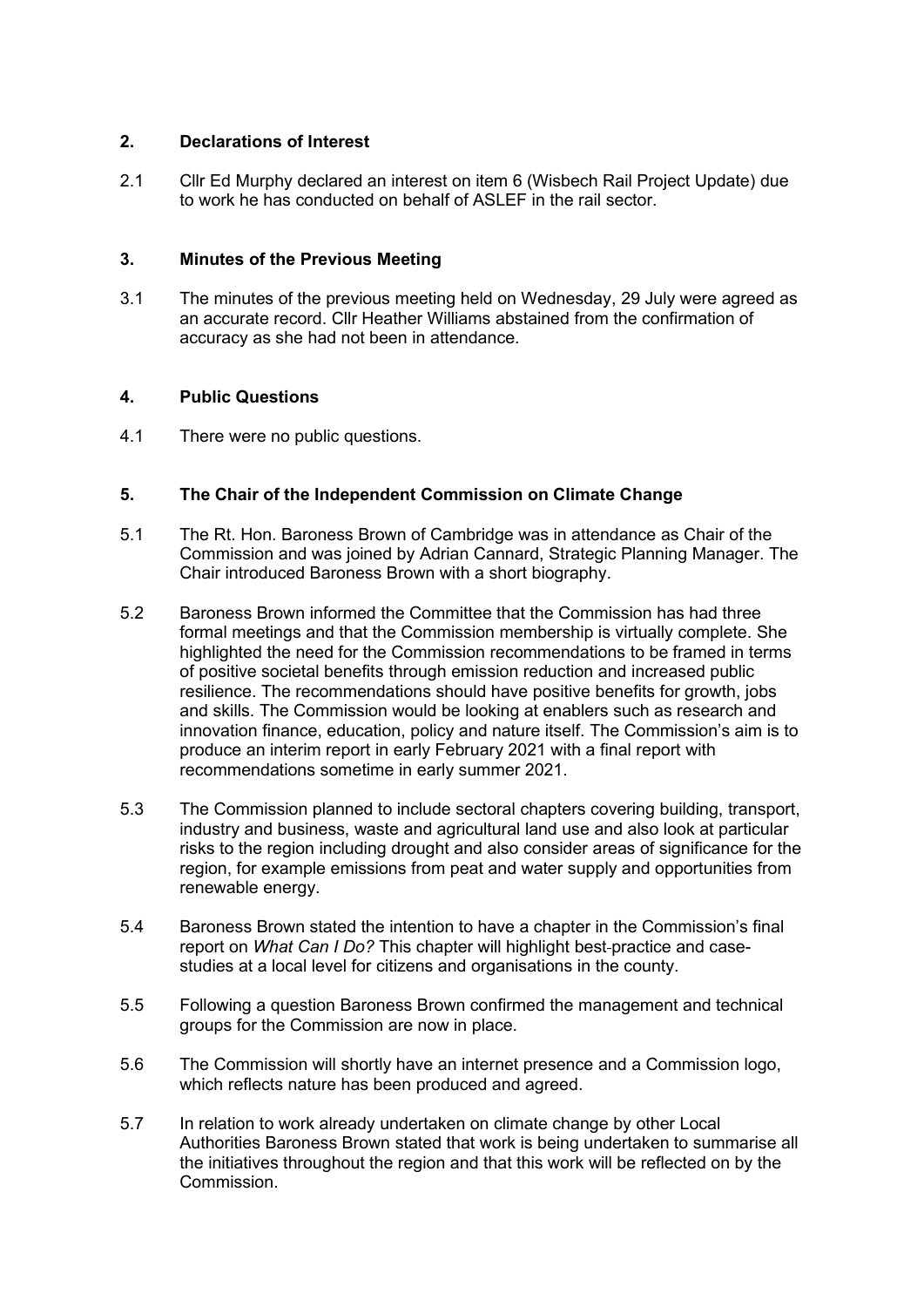- 5.8 In relation to the diversity of the Commission Baroness Brown informed the Committee that the website, once established, shall include short biographies of all Commissioners. Diversity is good in terms of the gender balance; however, in terms of ethnicity this has not been achieved. Geographical representation could be improved with stronger representation from the Fens. The Commission is still looking for a transport and a finance specialist.
- 5.9 Reflecting upon the interim report Baroness Brown informed the Committee that this will include case-studies. Depending upon time constraints the Commission would be happy to consult on thoughts and ideas and the management and technical teams will be asked to consider this.
- 5.10 Following a question on skills developing the green economy Baroness Brown confirmed that the Commission will be looking closely at this, particularly in terms of skills for carbon-testing and retro-fitting. Peterborough could be a particular focus for this.
- 5.11 A question related to Combined Authority infrastructure projects was raised in terms of their potential environmental impact. In response Baroness Brown stated the Commission is independent and will not be engaging much with the leaders of the Combined Authority. All Commissioners are internationally known in their areas and will not be compromised. The focus will be on being pragmatic on the things that can be done and that can happen locally and make a difference. The recommendations will focus on the local but national recommendations may also come out of the Commissions work.
- 5.12 A member observed the difficulties working with utility suppliers in terms of rainwater harvest systems and solar energy; in particular in terms of the ability of selling new developments. Baroness Brown hoped that zero-carbon homes and zero-carbon ready homes should make things more straightforward. People are encouraged to reduce their carbon footprints but there are other outside factors that contribute to carbon emissions in Cambridgeshire not just the environmental impacts of new homes or redevelopments.
- 5.13 Following a question on the contribution peat can make to reducing emissions in Cambridgeshire and the restoration of the Fens in relation to this Baroness Brown stated that peat had been identified as a key area by the Commission. There is work ongoing to scope some research on the affect it can have. The Commission also sees trees as an important element with nature being a key enabler to climate stabilisation. The Commission will look to support framers, landowners and land managers to contribute to the adaptation and resilience of nature.
- 5.14 A Committee member raised the concerns of residents in the city of Cambridge in terms of development and the effect it will have on water shortages. The member also raised the terminology of climate change and global warming and the concern that these terms have become anodyne and used as check-list items. Indeed, some areas of the USA now use the terms "climate fires, climate floods, global warming fires and global warming floods". To this end the member questioned whether the Commission has considered the resonance and importance of this terminology? In response Baroness Brown informed the Committee that a piece of research was due to be carried out working with the government Committee on Climate Change working on the Five Yearly Climate Change Risk Assessment with the hope that the research would draw out the specific risks for the region which would help frame the report by highlighting what the region could look like if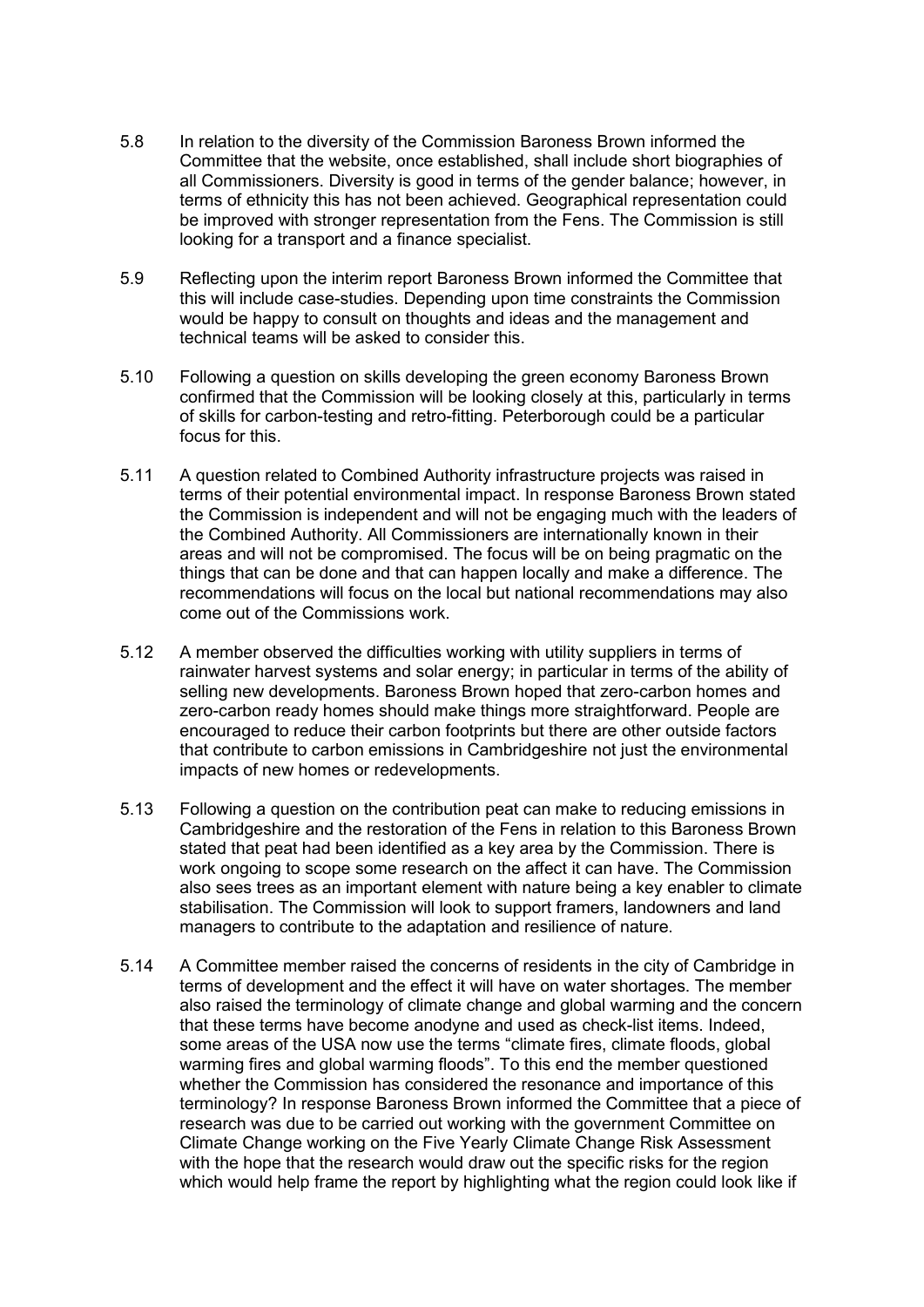action is not taken. This will be a good piece of work, which is being undertaken by a post-Doctoral researcher, that would help frame the risks to the people in the region.

- 5.15 Chapter One of the report of the Commission will outline the climate change risk for the geographical county of Cambridgeshire and will include scenarios of what the area could look like, if no actions is taken, by 2050 and 2100. There is a real concern that large areas of the county will suffer consistently from water shortages. As a county there is a real need to reduce the per capita consumption of water.
- 5.16 A question was asked as to whether any of the meetings of the Commission would be held in public session? In response Baroness Brown stated that she was unsure as to the added benefits of having Commission meetings in public. There would, however, be public engagement sessions and she was confident this would have greater impact than public Commission meetings.
- 5.17 The Chair asked Baroness Brown some questions which a non-present member of the Committee had wished to be raised. These questions related to the planning approval of dwellings; ECO installation materials used on construction and renovation work; the use of heating, air conditioning and building materials which have high carbon footprints; the use of plastic materials and the disposal of these; and the loss and replacement of trees in real time? Baroness Brown responded that these points all need to be considered as possible recommendations to central government to allow local authorities greater powers to insist on higher housing standards around materials, although as many of these issues relate to national planning and building regulations they are outside the remit of the Commission. There is a sub-group working on the housing side and this would consider the use of green space, the importance of trees and shading in new developments.
- 5.18 In response to a question Baroness Brown stated transport is an area where recommendations are likely to be made by the Commission that can make an early impact.
- 5.19 Baroness Brown stated she would be happy to attend a future meeting of the Committee to update it on the work of the Commission and suggested a return in February 2021 in line with the publication of the interim report.
- 5.20 Baroness Brown was thanked by the Chair for her contribution to the meeting. The Chair stated the Committee would follow the work of the Commission closely and welcomed Baroness Brown's commitment to returning to the Committee in February 2021.

# **6. Wisbech Rail Project Update**

- 6.1 Rowland Potter introduced the report and provided an update on progress made on the project following approval of the Full Business Case (FBC) in November 2018. The Committee last having received an update in March 2020.
- 6.2 It was reported that Wisbech is one of the largest towns in the country without connectivity to the rail network having lost its passenger rail network shortly following the Beeching cuts.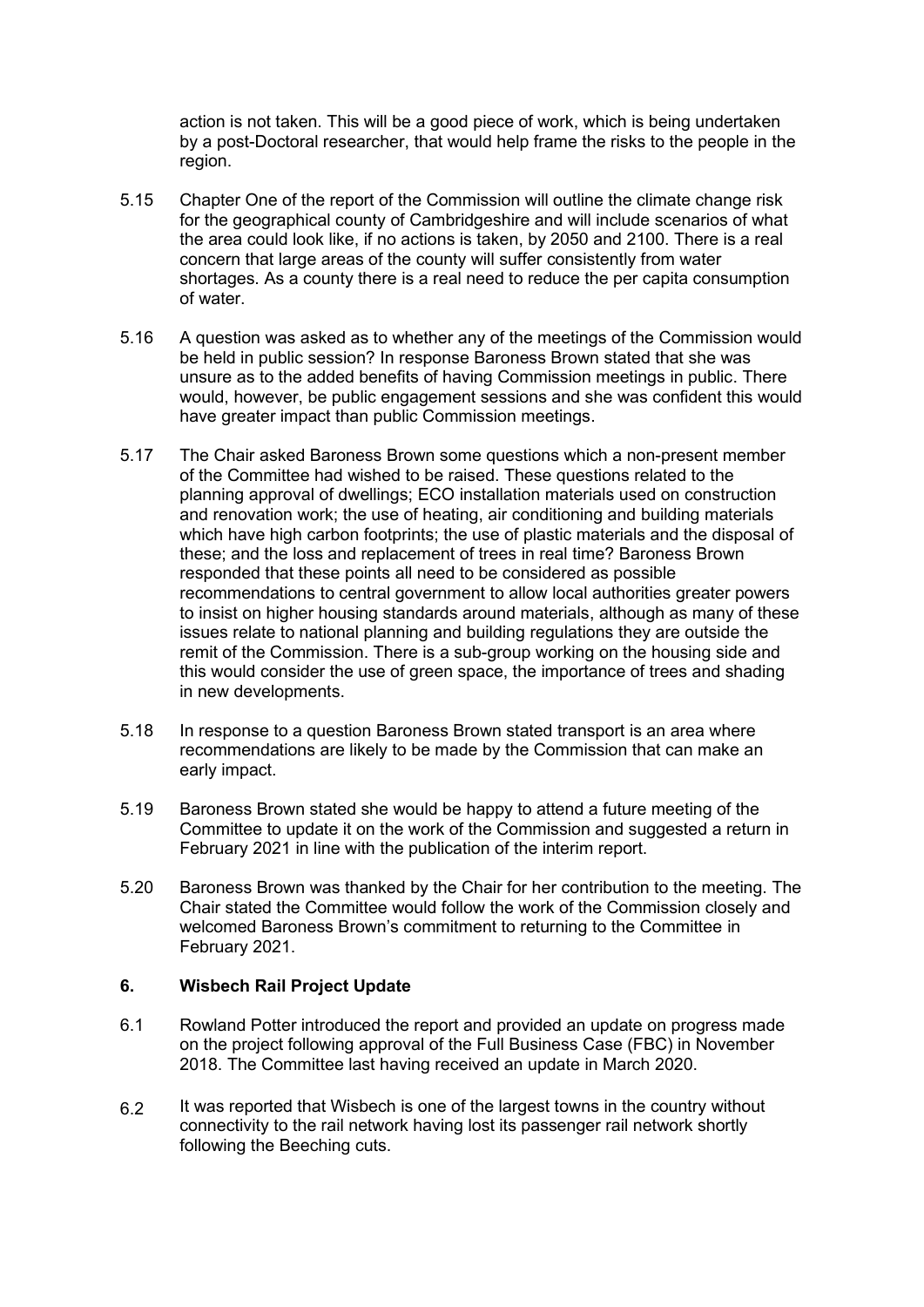- 6.3 The Transport and Infrastructure Executive Committee were presented with the key outcomes from the Business Case at its meeting on 8 July 2020.
- 6.4 The FBC concludes that the most commercially viable solution is a heavy rail service serving a station centrally located within Wisbech. It is recommended that a two trains per hour service should run between Wisbech and Cambridge to reach the highest benefit cost ratio.
- 6.5 Engagement with the Department for Transport (DfT) continues so that the Combined Authority can highlight the importance of both Wisbech Rail and Ely Area Capacity Enhancements for the County. Further engagement is expected between the Mayor and the DfT soon.
- 6.6 Following a question from a member, it was confirmed that there are further challenges around the capacity at the Ely North Junction as Wisbech Rail is interdependent upon the Ely Area Capacity Enhancements to achieve the two trains per hour and direct services to Cambridge. Officers continue to liaise with DfT and Network Rail to progress the scheme. It was suggested a link be sent to all Committee members to enable them to access the Network rail consultation that is currently live.
- 6.7 An additional question related to the consideration given to connectivity with a future Garden Town. The current work looks at the rail link between Wisbech and March with Wisbech as it currently is in terms of size, and the Garden Town proposal may need to look at connectivity via cycling, walking, shuttle buses and potentially a branch line from south of Wisbech up to an additional station in the Garden Town development, these will be developed within any future garden town proposal. Bus Reform currently being undertaken by the Combined Authority, will consider routes to the new station within the current Wisbech to March/Cambridge link at both Wisbech and March.
- 6.8 A segregated cycling and walking route will be provided as part of the project to link Wisbech and March.
- 6.9 A further update to the Committee will be available at some time between November 2020 and January 2021. The Chair thanked Rowland Potter for his report.

# **7. CAM Metro Task and Finish Group Update**

- 7.1 The Chair of the Task and Finish Group was not in attendance at the meeting. Therefore, other Task and Finish Group members updated the Committee. There had been good progress on the work in the spring; however, the Task and Finish Group has had difficulty in obtaining data related to consultations that have taken place.
- 7.2 There was an overall concern about transparency expressed and the publication of papers for the CA Board meeting on 30 September is the first time the Task and Finish Group has seen relevant documentation. It is hoped now documentation has been published the Task and Finish Group can make further progress and a meeting will be scheduled for early October with a report forthcoming to the next meeting of the Committee.

# **AGREED:**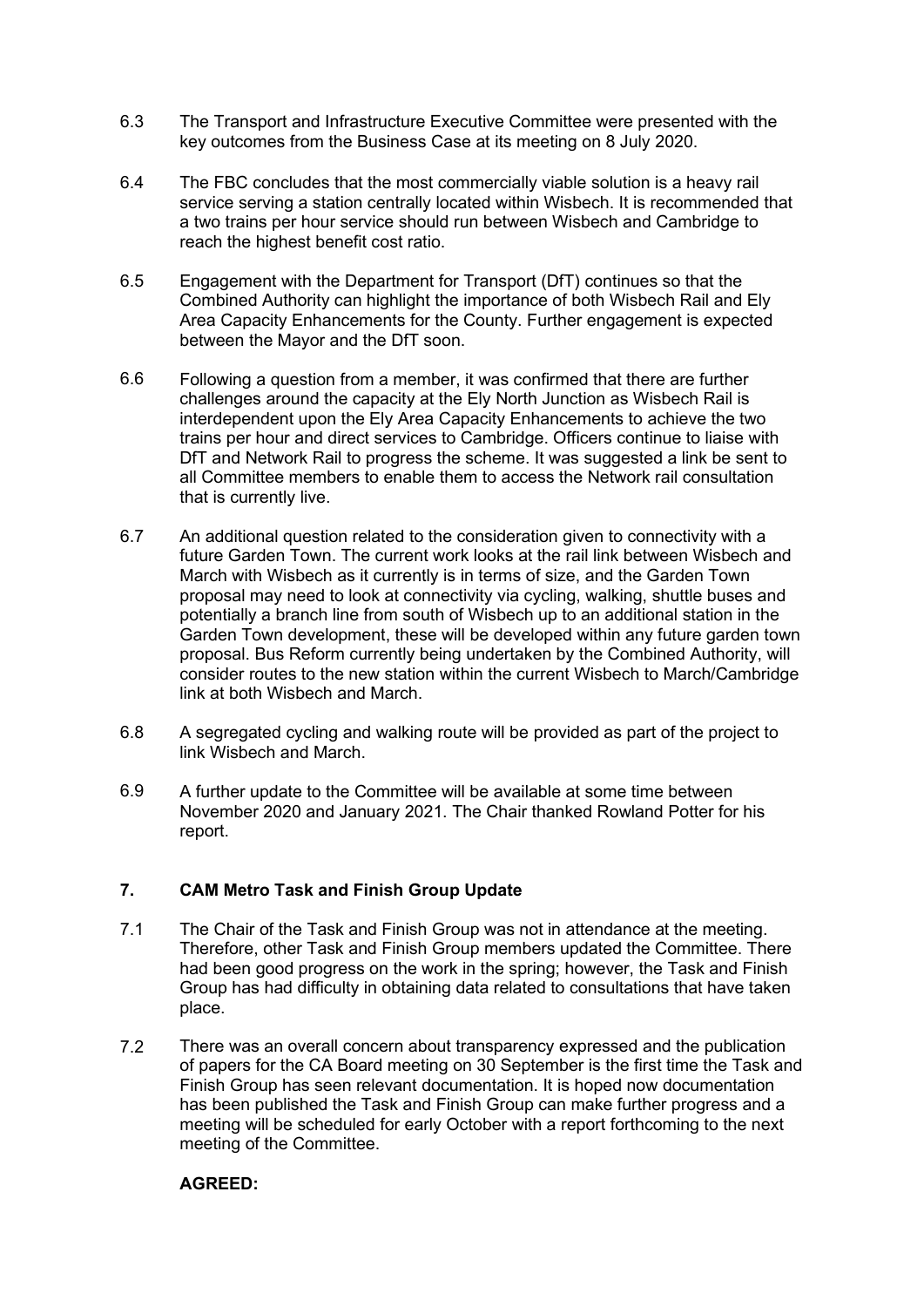A further update following a meeting of the Task and Finish Group be presented to the next meeting of the Committee.

### **8. Combined Authority Board Agenda and Questions for the Meeting on Wednesday, 30 September 2020**

8.1 The questions the Committee should ask the Combined Authority Board were agreed as:

# • **Item 1.6 Cambridgeshire and Peterborough Combined Authority Constitution**

What representations has the Combined Authority made to central government on the long-standing issue of the quoracy of Combined Authority Committees, and what has been the response? In line with the seven Nolan Principles of Public Life, is there a commitment for the Business Board to be more transparent and to hold meetings in public session?

• **Item 3.1 Cambridgeshire Autonomous Metro Special Purpose Vehicle Shareholder Agreement** 

The Combined Authority Overview and Scrutiny Committee would wish to place on record its concerns about the transparency of the CAM Special Purpose Vehicle, and about the lack of timely access to information regarding the CAM scheme in general. Will the Combined Authority give the Committee the assurance that members of the Committee will be provided with information and access to officers in a timely manner, and that the Special Purpose Vehicle will operate openly and transparently? This would include the provision of exempt information to members of the Committee on a 'need-to-know' basis.

# • **Item 3.2 A10 Junctions and Dualling**

If the Department of Transport funding decision on dualling is negative will the whole £2m for the Outline Business Case still be required? And in that situation, would the Combined Authority proceed with a junctions-only option, and in what timescale?

### • **Item 3.3 Market Towns Programme Investment Prospectus**

It appears that there is nothing in the proposals which affect Chatteris. Is this a timing issue and, if so, when is it envisaged that funding applications for Chatteris will be considered?

Have there been any project proposals that when independently appraised did not reach the pass mark, and, if so, what were these proposals?

Can the projects be economically justified in the current climate?

What is the process for developing these applications? Who is involved and how can residents and local organisations be involved and contribute to the development of proposals?

### • **Item 4.3 Bus Reform**

As with our question for Item 3.1, will the Combined Authority Board give an assurance of transparency to the Overview and Scrutiny Committee as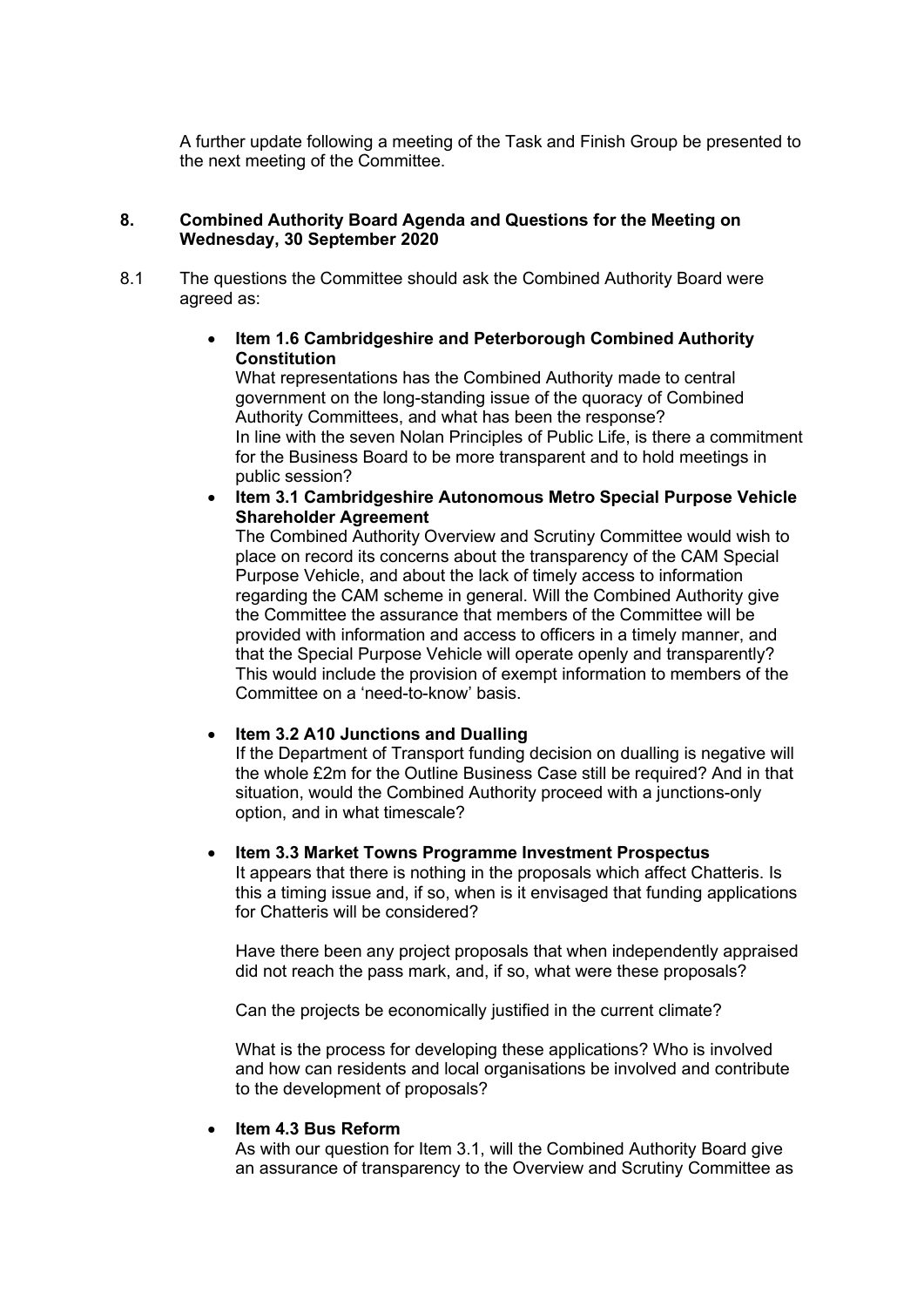this programme continues? The Committee has a Task and Finish Group which provided a series of recommendations last year and is committed to reporting back to the Committee at the end of this municipal year.

# • **Items 5.1 and 5.2**

How can it be ensured that there will be no duplication of work with that being undertaken by the Greater Cambridge Partnership on these measures?

With that in mind will the Board commit to ensuring the most productive use of collaboration between the Combined Authority, the GCP, Cambridgeshire County and Peterborough City Councils, and district councils?

Can the Combined Authority update the committee on the virement of resources to Covid-19 and its effectiveness?

8.2 It was confirmed that the Combined Authority Board responses to the questions will be included as an appendix to the minutes of this meeting.

#### **9. Combined Authority Project Register**

- 9.1 Roberta Fulton, Programme Manager was in attendance and presented the paper which provided the Committee with a full list of Combined Authority projects as at September 2020. This was a quarterly update identifying active projects as well as those completed or closed.
- 9.2 The Chair requested, and it was **agreed**, that future quarterly reports include additional columns to indicate:
	- expected end date of project
	- the future dates projects are going to Executive Committees or the CA Board
	- RAG rating indicating that projects are proceeding as expected (or not)
- 9.3 It was confirmed the M11 junction 8 project is no longer proceeding as Essex County Council has put the project on hold. A paper referencing this was taken to the Combined Authority Board in July 2020. The Growth Funds have been reallocated to other projects it was confirmed.

### **10**. **Lead Member Questions to Executive Committees**

- 10.1 Cllr Andy Coles confirmed he was content with the answers to the questions he had provided to the last Skills Committee meeting. A plea was made that some extra time is allocated to allow for thorough consideration of reports prior to **Committees**
- 10.2 It was **agreed** that a meeting of Lead Members, the Chair of the Committee and the Scrutiny Officer take place prior to the next round of Executive Committees in order to consider questions to those Committees. This meeting is proposed for 2 November at 10.00 a.m.